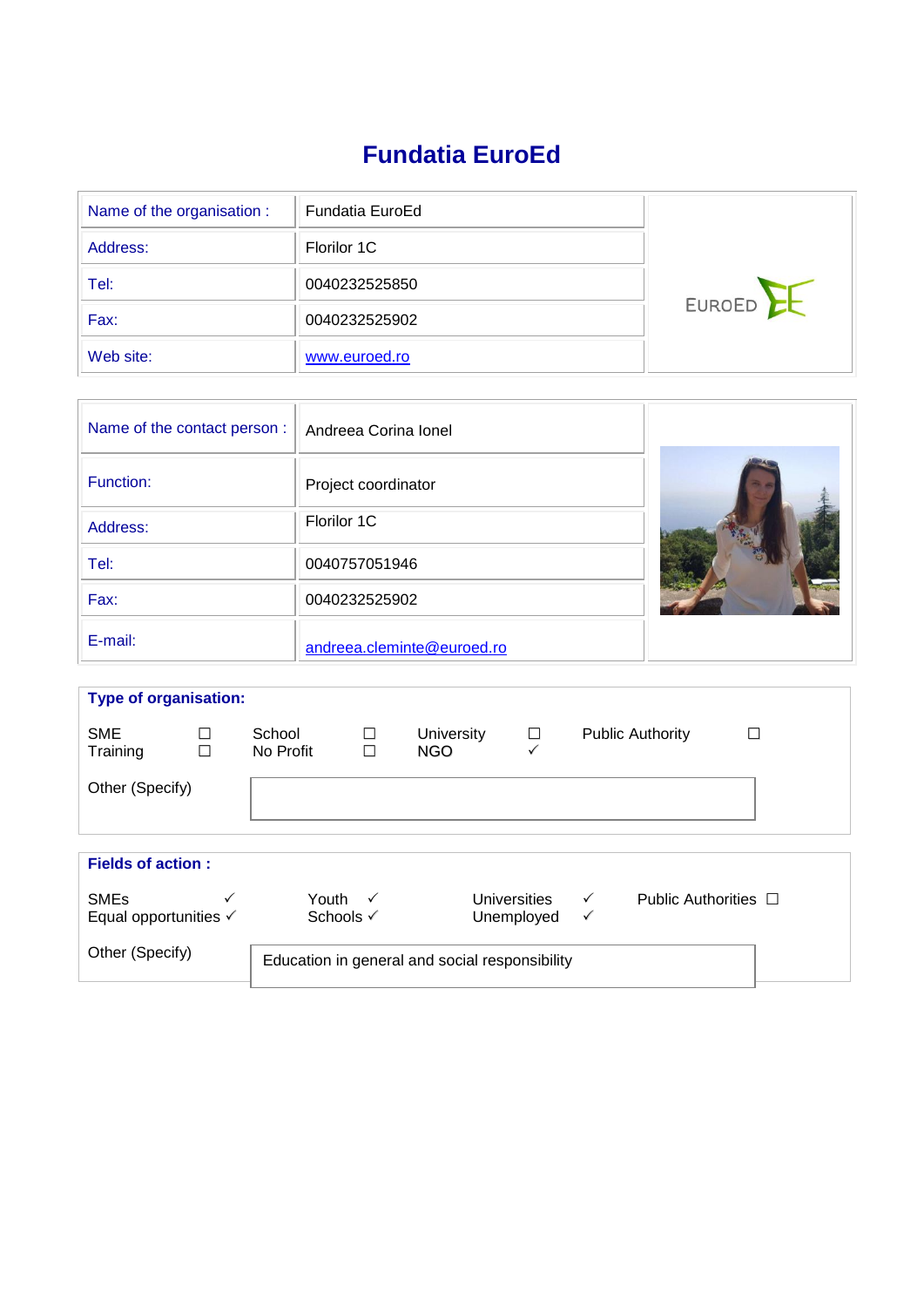## **Description of the organisation**

EuroEd Foundation came into being as an organisation in 1992, with the support of the Soros Foundation and the British Council Romania. EuroEd Foundation is a non-profit organisation located in Iasi, Romania. EuroEd it delivers educational services to all age categories and developed a series of programmes, including language courses and international training courses for language teachers and professional trainings in field of tourism, IT, mentoring, communication, etc.

EuroEd's relevant experience lies with co-ordinating and participating in over 100 EU funded projects, as well as in strategies and methodologies of co-operation at local, regional, national and trans-national level. Projects implemented are in the field of: learning languages for specific purposes, online resources, educational materials, games and drama techniques, networks, employability, development of competences for job profiles, social inclusion, medicine, motivation and support, promoting quality in developing European projects, sports, social responsibility and volunteering, etc.

With passion, professionalism and consistency, we have gained the statute of being the most important non-governmental educational institution in north-eastern Romania. We are a founder member of QUEST (The Romanian Association for Quality Language Services), which is an associate member of EAQUALS (the European Association for Quality Language Services). Our projects have been awarded European distinctions of the highest level: 10 international awards in the last years for the quality of its projects: 9 European Label Awards and a Worldaware distinction. Two of the projects led by EuroEd were selected by the EU Commission as examples of best practices in its collection called LINGO.

Mission Statement - EuroEd Foundation aims at supporting the reform processes of civic society by promoting high-quality standards in accordance with European Community requirements in the field of education, civil society, public policies, youth, law, culture, mass media, and regional development. Through its initiatives, EuroEd Foundation intend to act as a regional catalyst for debating and developing regional and international projects which should facilitate exchange of ideas and experience in the field of democracy and European Integration.

## **Experience of the organization in previous European projects**

In 1998, also as a result of constantly growing services and addressability, we founded Centre for European Integration, through which until now, EuroEd Foundation co-ordinated and implemented over 100 national and international educational projects. Projects implemented are in the field of: learning languages for specific purposes, online resources, educational materials, games and drama techniques, networks, employability, development of competences for job profiles, social inclusion, medicine, motivation and support, promoting quality in developing European projects, sports, social responsibility and volunteering, etc.

Centre for European Integration promotes activities oriented towards educational, public, social, business, juridical and cultural policies aiming at improving the provision of educational services and products, of economic policies, supporting the social categories at risk, defending human rights and strengthening regional cooperation. The projects coordinated and implemented by the Centre for European Integration serve the needs of the community and are circumscribed or complement the range of specialized services provided by the other departments of EuroEd Foundation.

|  | <b>Experience and Expertise of the organization in the project's subject area</b> |  |
|--|-----------------------------------------------------------------------------------|--|
|  |                                                                                   |  |

For the efficient implementation of the project EuroEd will bring he following competences:

- experience in European projects
- experience in developing non-formal learning methodologies, instruments and activities
- experience in researching processes
- experience in creating videos based on real life situations, testimonials, interviews
- experience in creating interactive lessons and educational materials, including in video format
- experience in developing trainings through innovative and interactive methods
- experience developing new methodology and educational materials for teaching foreign languages through Drama & Theatre
- experiences in language teaching and language experts
- establishment of strong partnerships with schools, teachers, students, youth clubs, universities and adult education centers, companies and enterprises